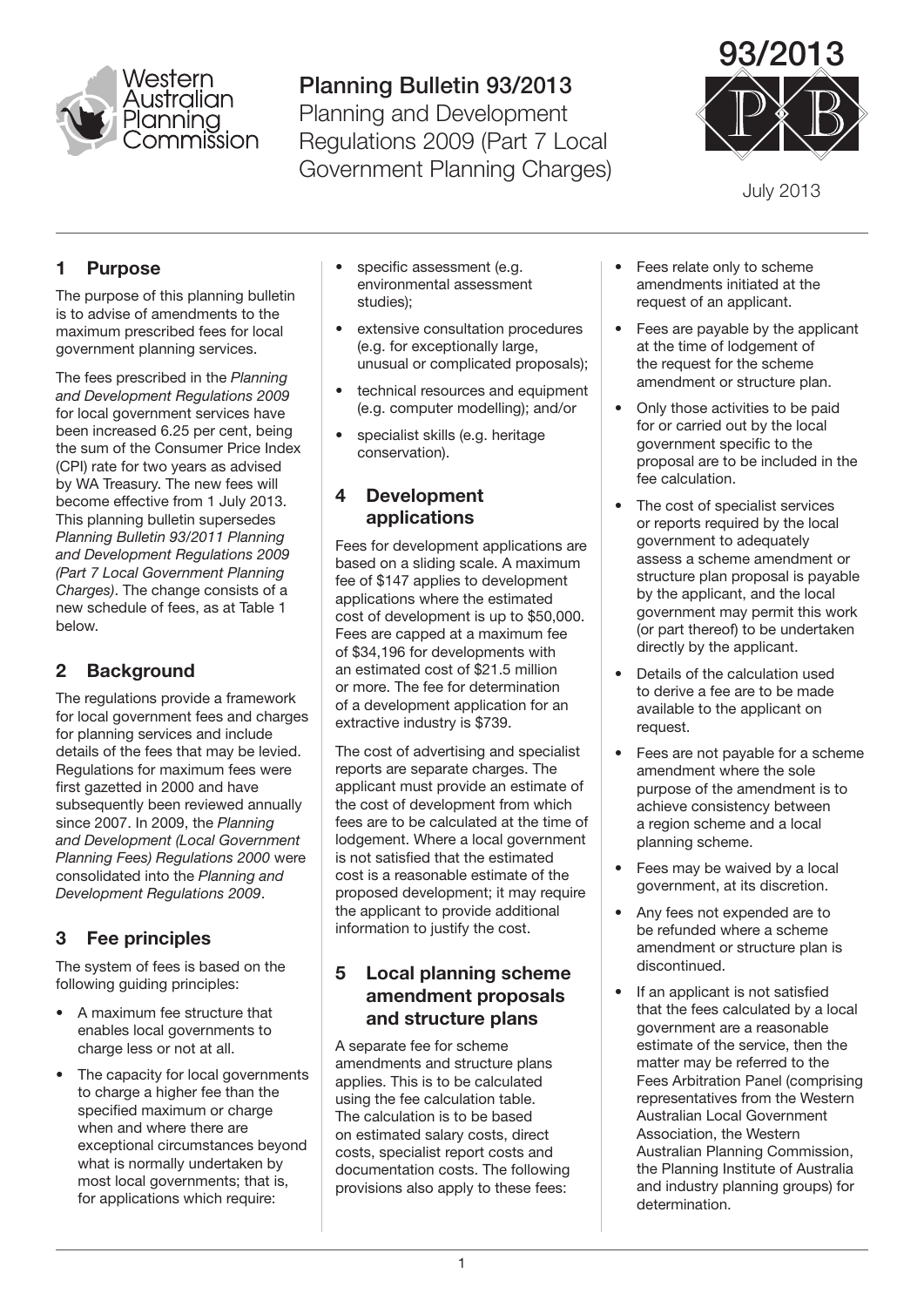#### 6 Subdivision clearance fees

A sliding scale of fees applies to applications for subdivision clearances.

# 7 Other fees

A flat fee applies to an application for approval of a home occupation with a reduced fee for renewal of approvals. A flat fee also applies to an application for a change of use, for issue of a zoning certificate, for a reply to a property settlement questionnaire and for the issue of written planning advice.

## 8 Fee by way of penalty

Where an application for development approval is lodged after the development has commenced or been carried out, an additional amount, by way of penalty, that is twice the amount of the maximum fee payable for determination of the application is applicable. For example the maximum fee for development of not more than \$50,000 is \$147. If the development had commenced or been carried out at the time of application, a fee by way of penalty of \$294 would be applied to the application in addition to the fee of \$147, making the total fee chargeable \$441.

#### 9 Improvement schemes

Section 122M of the *Planning and Development Act 2005* makes it clear that the WAPC may charge development application fees for development within an improvement scheme area in the same manner that a local government may charge development application fees for development within a local planning scheme area. Therefore, the same fees that are applicable under the *Planning and DevelopmentRegulations 2009* also apply to services provided by the WAPC in relation to an improvement scheme.

#### 10 Development Assessment Panels

In March 2011, the *Planning and Development (Development Assessment Panels) Regulations 2011* (DAP regulations) were introduced,

establishing 15 development assessment panels (DAPs), which became fully operational from 1 July 2011.

DAPs are panels comprising a mix of technical experts and local government representatives with the power to determine applications for development approvals in place of the relevant decision-making authority.

A development application upon which the DAP regulations apply attract an additional fee as set out in Schedule 1 of the DAP regulations. The current fee amounts range from \$3,503 to \$6,557, as calculated on the estimated cost of development. It is also important to note the following:

- The DAP fee is in addition to any local government development application fee payable under the *Planning and Development Regulations 2009* (r.10(3)). Therefore, DAP applications may in effect require two fees be paid.
- The fee for an r.17 minor amendment application is prescribed under item 2 of the DAP regulations (currently only \$150), as distinct from other ordinary DAP applications under item 1.
- A delegated application (r.19) is not technically a DAP application, although in many other respects the application is treated the same way. Thus, an application is not required to pay the DAP fee under schedule 1 of the DAP regulations. The DAP fee will instead be paid by the relevant local government as required (r.22).

The new DAP fees are effective from 1 August 2013.

For further information about the DAPs and the DAP regulations please see *Planning Bulletin 106 – New legislative measures for development assessment panels.*

## 11 Goods and services tax

The maximum fees in Table 1, parts 1 and 2 are GST exclusive. For example the estimated cost of development cited in Table 1, part 1, item 1, and is exclusive of GST. Therefore, if the estimated cost of development is \$300,000 excluding GST, the fee chargeable for determination of the development application at time of lodgement is \$960.

GST will be applied as determined in *A New Tax System (Goods and Services Tax) (Exempt taxes, fees and charges) Determination 2011 (No.1), Australian taxes, fees and charges, Schedule 1 Part 5 (item 31.31, Town Planning Fees)* unless directed under a separate ruling under Division 81 of the GST Act.

## 12 Adoption of the fees

The new fee schedule will be effective from 1 July 2013.

#### 13 Information

Enquiries on the information contained in this planning bulletin should be directed to Kevin Wilson, Chief Finance Officer, Department of Planning.

#### Disclaimer

This document has been published by the Western Australian Planning Commission. Any representation, statement, opinion or advice expressed or implied in this publication is made in good faith and on the basis that the government, its employees and agents are not liable for any damage or loss whatsoever which may occur as a result of action taken or not taken, as the case may be, in respect of any representation, statement, opinion or advice referred to herein. Professional advice should be obtained before applying the information contained in this document to particular circumstances.

© State of Western Australia

Published by the Western Australian Planning Commission Gordon Stephenson House 140 William Street Perth WA 6000

Locked Bag 2506 Perth WA 6001

Published July 2013

ISSN 1324-9142

website: www.planning.wa.gov.au email: corporate@planning.wa.gov.au

 $tal: OR$  6551 9000 fax: 08 6551 9001 National Relay Service: 13 36 77 infoline: 1800 626 477

This document is available in alternative formats on application to WAPC Communication Services